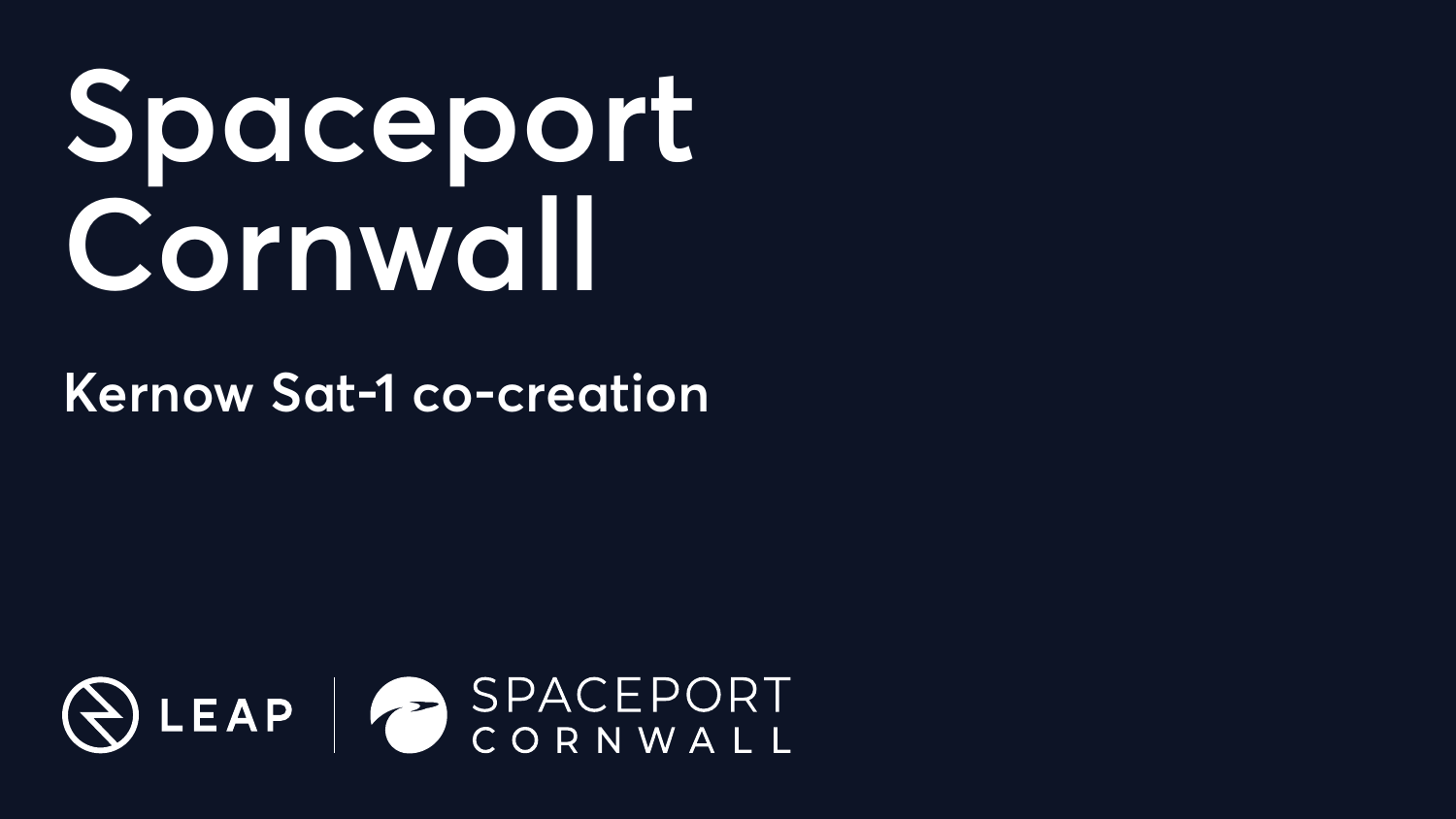**Today you will be helping Cornwall's very own spaceport with the creation of their brand for Kernow Sat-1.**

**Spaceport Cornwall needs your creative minds to help come up with a logo design that will be launched into space!**

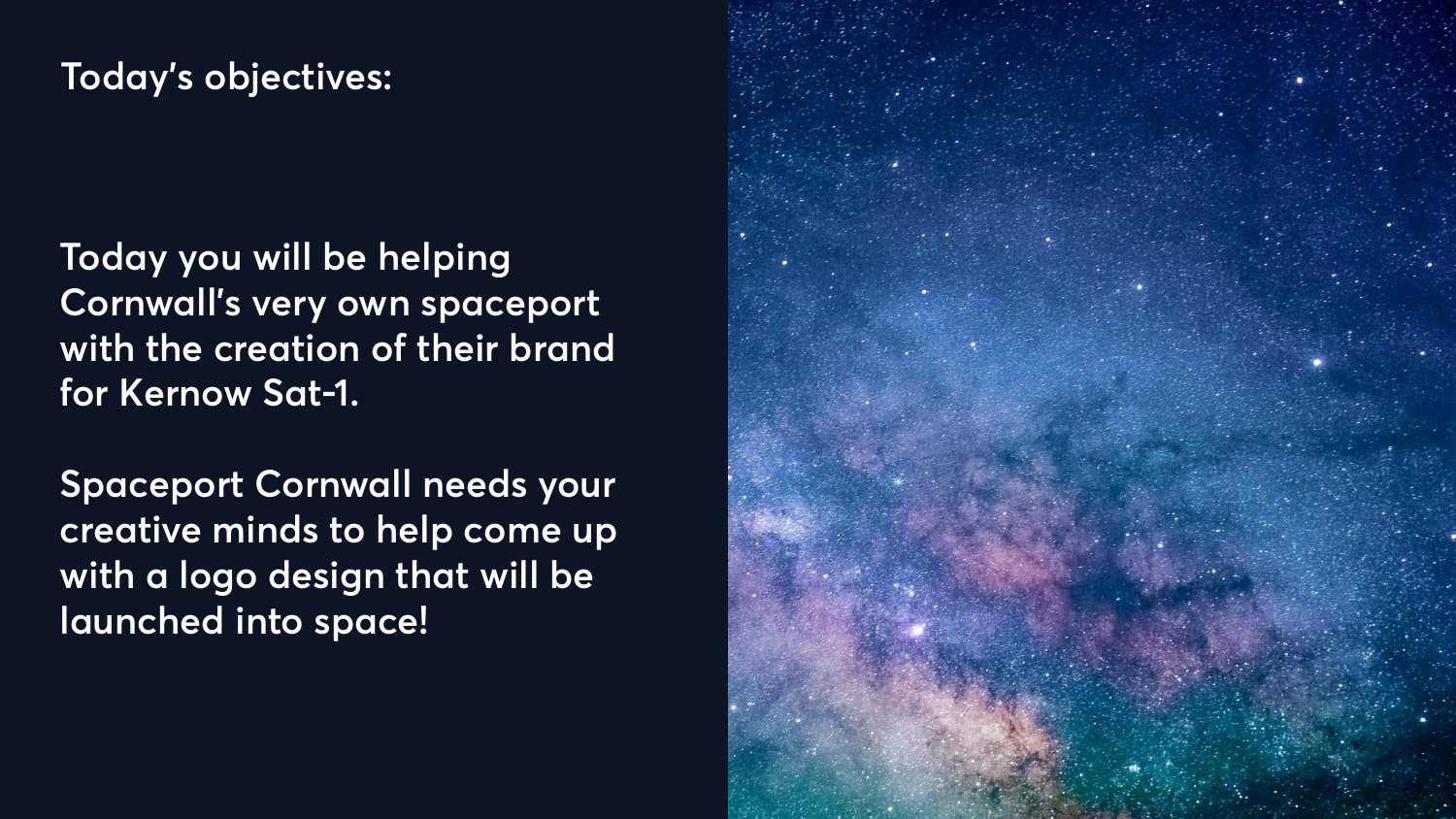#### **Explainer video**

**Play the video to find out more about Spaceport Cornwall and what we'd like you to do.**



**https://drive.google.com/file/d/12204lUsgLX4Ejfy0H0yPIdfy0EmhJ8Kl/view**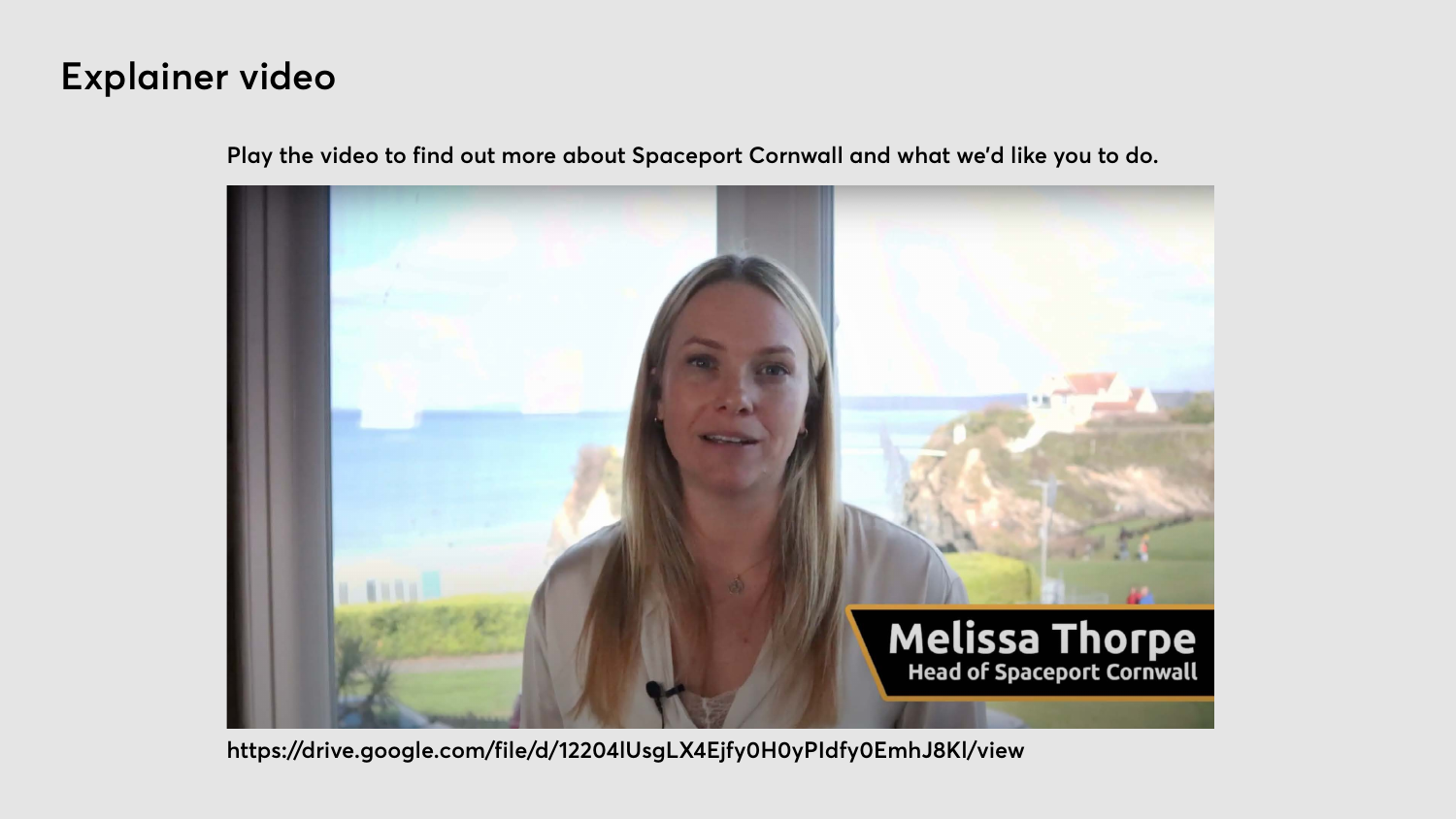- **• You will explore how you can use different shapes to create your own logo.**
- **• You will learn about colour theories and associations.**
- **• You will learn how to mix colours to create your own colour palette.**
- **• As a class you will work together to create a pattern for Kernow Sat-1 using the designs you have made.**



#### **Aims:**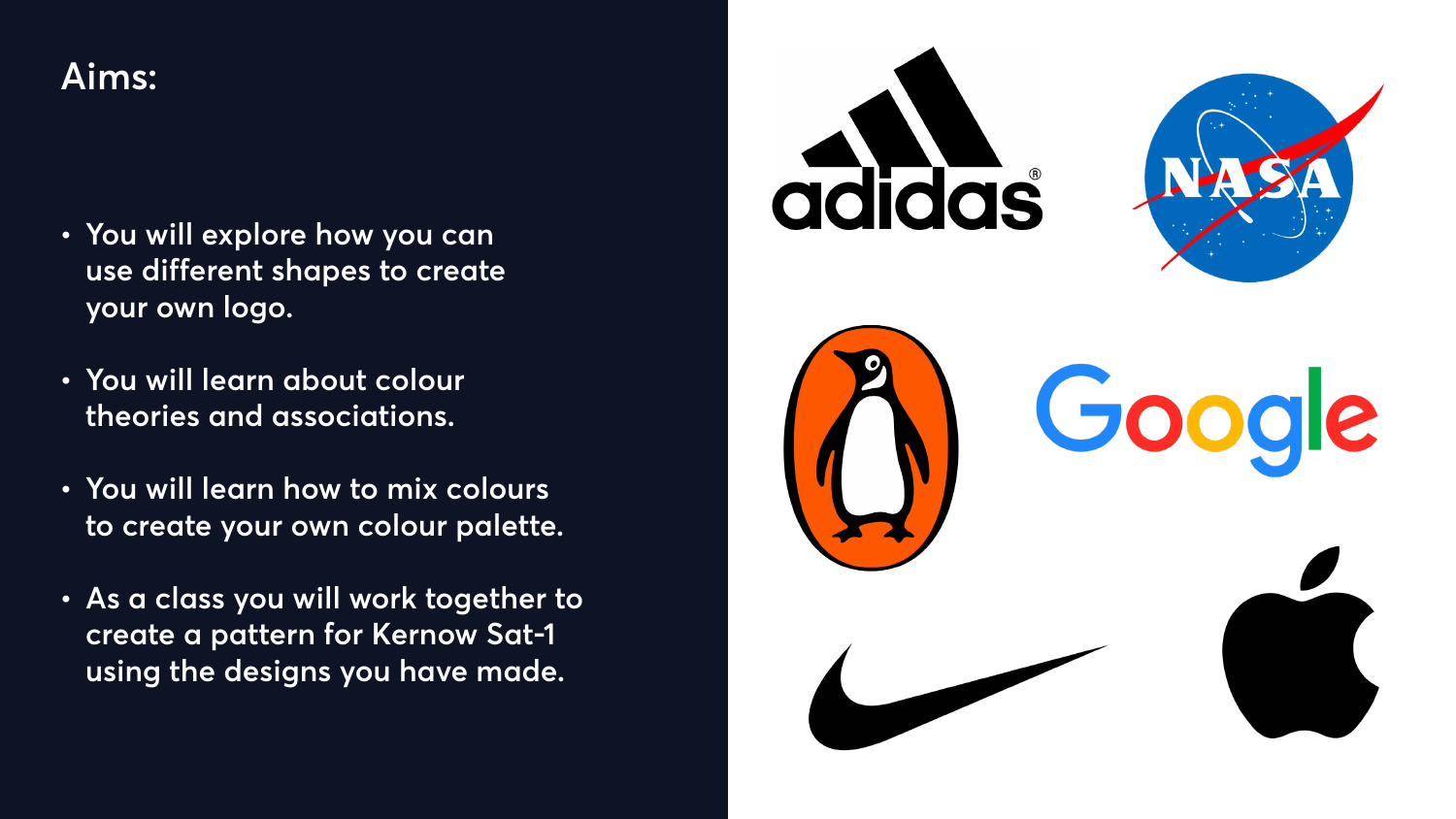**What is a logo?**

As a class we will learn the definition of a logo and look at some examples.

#### **Task 1 - Exploring shapes**

Using the worksheets in front of you, cut out all the shapes and experiment with different orientations and placement.

#### **Task 2 - Creating your logo**

Using the worksheet in front of you start designing your logo. Use the examples to help you.

#### **Worksheets 1 - Shapes**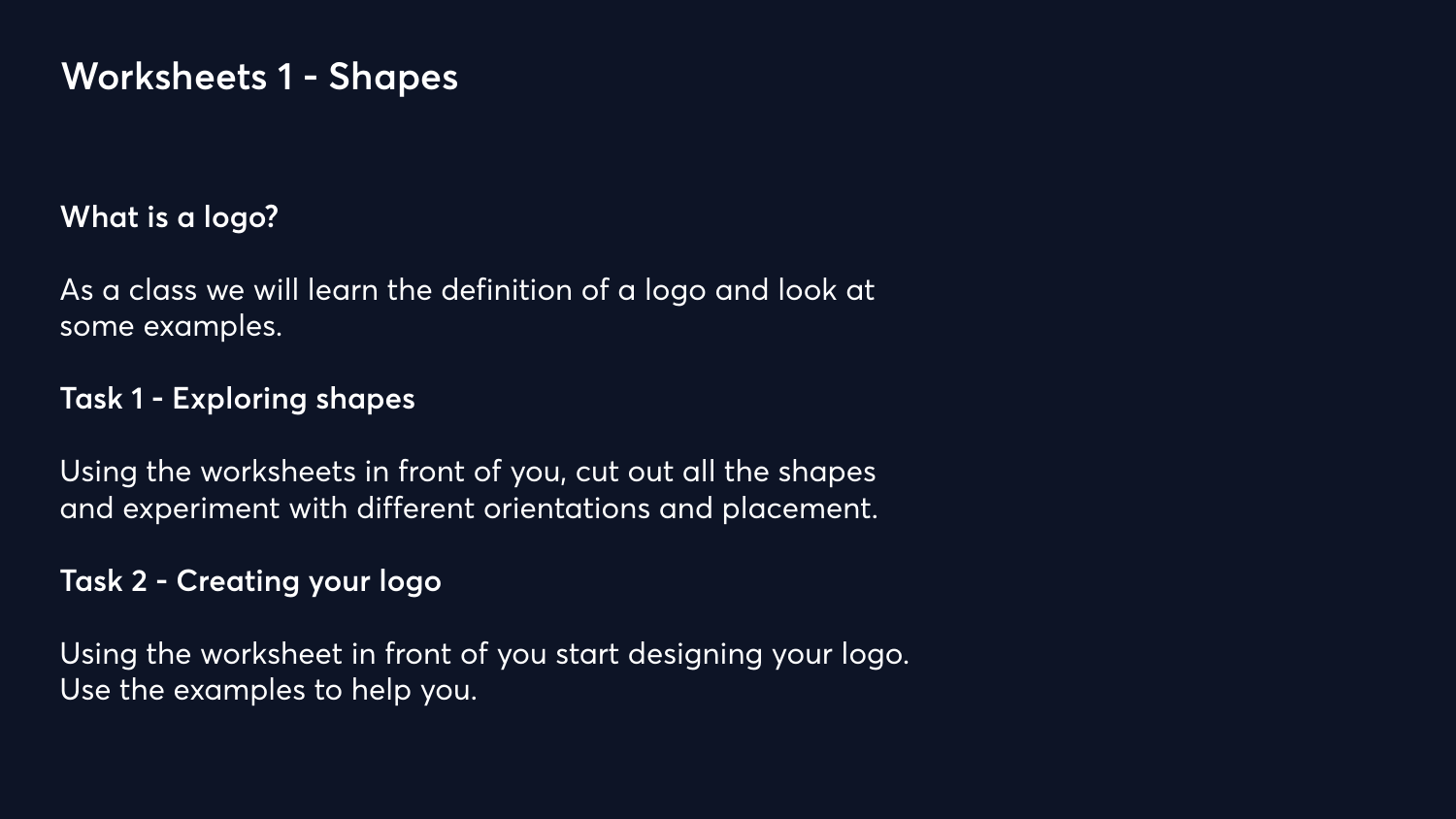#### **Learning about colour theory and colour association**

As a class we will learn about the colour wheel, colour theories and colour associations.

#### **Task 1 - Colour association**

Using what we've learnt, you now need to complete task 1.

#### **Task 2 - Creating your own colour palette**

Using the worksheet in front of you and thinking about everything you've learnt about colour, now create your own colour palette for Kernow Sat-1.

#### **Worksheets 2 - Colour**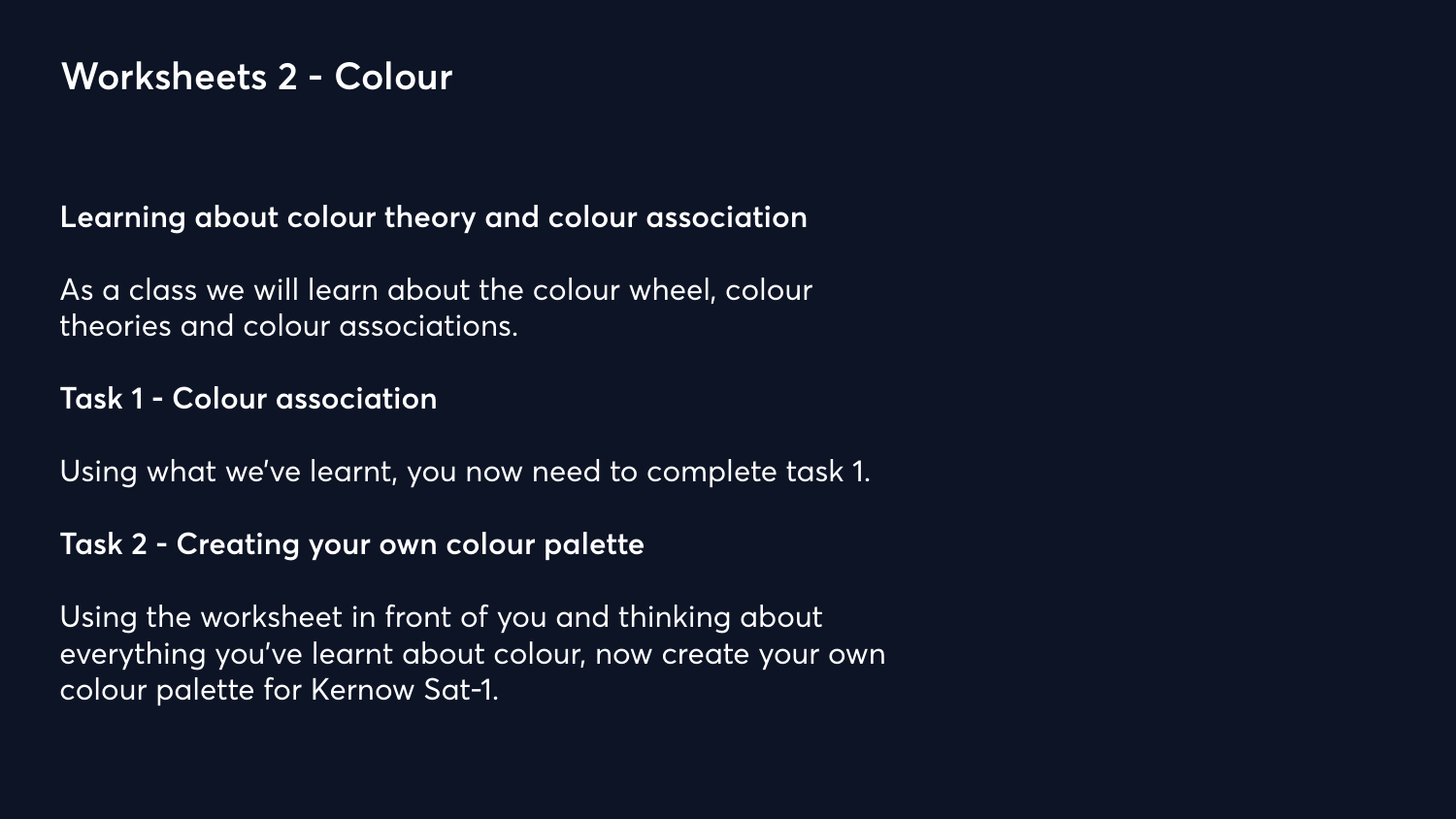#### **Task 1 - Combining your work**

Using what you've created from the shape and colour worksheets, you need to combine the two to create your logo design.

#### **Task 2 - Class pattern**

As a class we will now work together to create one pattern for Kernow Sat-1. Look at the worksheet you have been given to help with layout and use of colours.

#### **Worksheets 3 - Collaboration**